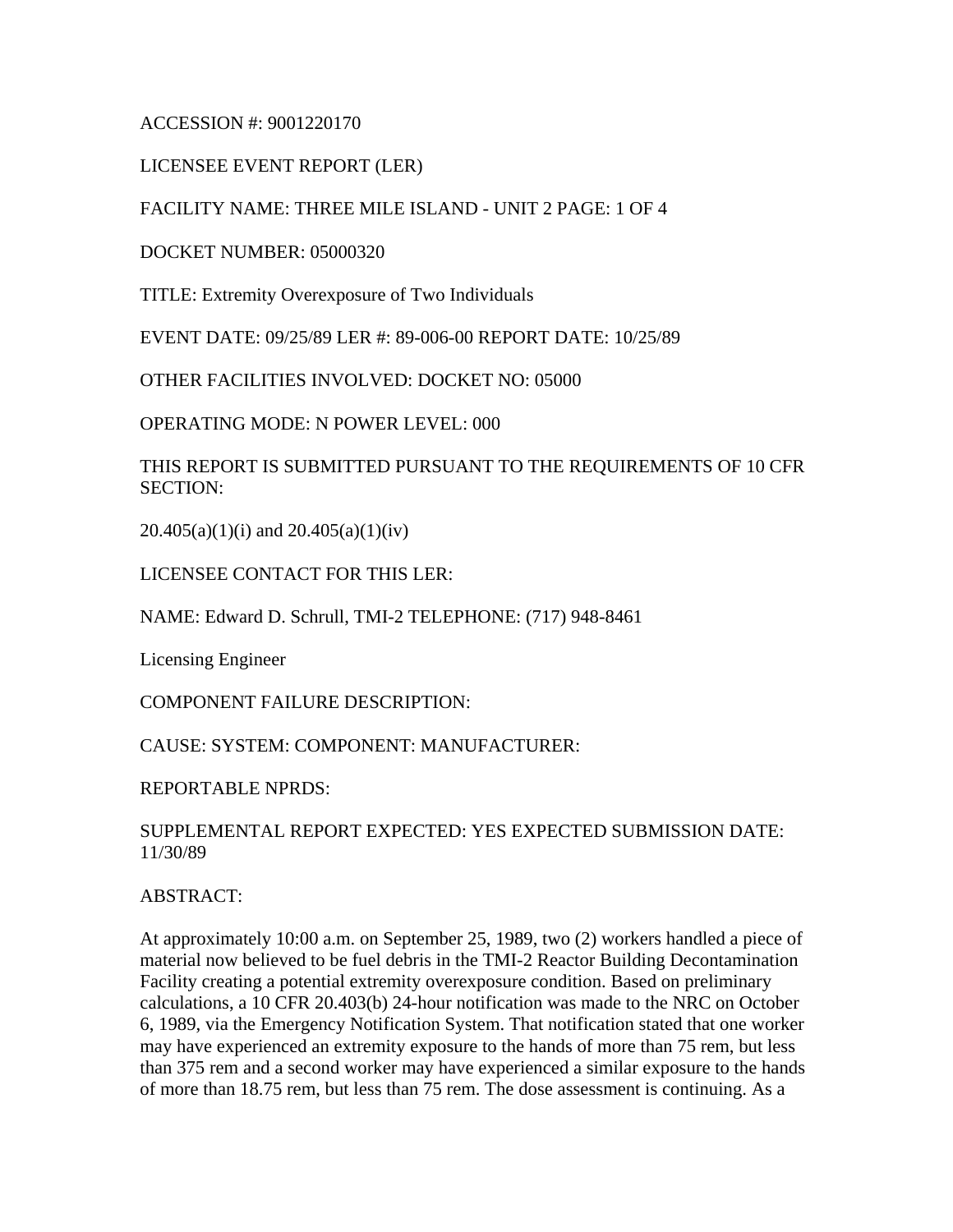result of this preliminary assessment, this event is reportable pursuant to 10 CFR  $20.405(a)(1)(i)$  and (iv) since an individual may have been exposed to radiation in excess of the applicable limits of 10 CFR 20.101(a) and 10 CFR 20.403(b)(1), respectively. In addition, a 10 CFR  $50.72(b)(2)(vi)$  4- hour notification was made to the NRC on October 7, 1989, regarding the subsequent news release. This event occurred because of apparent poor radiological work practices. However, the investigation of this event is ongoing. Numerous actions have been undertaken including instructing defueling workers regarding the appropriate handling of fuel debris, conduct of an independent review of facility operations and controls, conduct of a security investigation, and establishment and implementation of a management oversight task force review. The two workers have undergone medical examinations and continued medical consultation.

A supplemental report will be submitted detailing the final dose assessment, conclusions of the investigations underway, the root cause and secondary causes, and corrective actions taken or planned.

### TEXT PAGE 2 OF 4 TEXT PAGE 2 OF 4

## I. PLANT OPERATING CONDITIONS BEFORE THE EVENT

The TMI-2 facility was in a long-term cold shutdown state; the

defueling evolution was in progress. The reactor decay heat was

being removed via loss to ambient. Throughout this event there was

no affect on the Reactor Coolant System or the core.

# II. STATUS OF STRUCTURES, COMPONENTS, OR SYSTEMS THAT WERE INOPERABLE AT

### THE START OF THE EVENT AND THAT CONTRIBUTED TO THE EVENT

 $N/A$ 

### III. EVENT DESCRIPTION

At approximately 10:00 a.m. on Monday, September 25, 1989, two

workers handled a piece of material now believed to be fuel debris

in the TMI-2 Reactor Building Decontamination Facility (No IEEE

Code) creating a potential extremity overexposure condition. The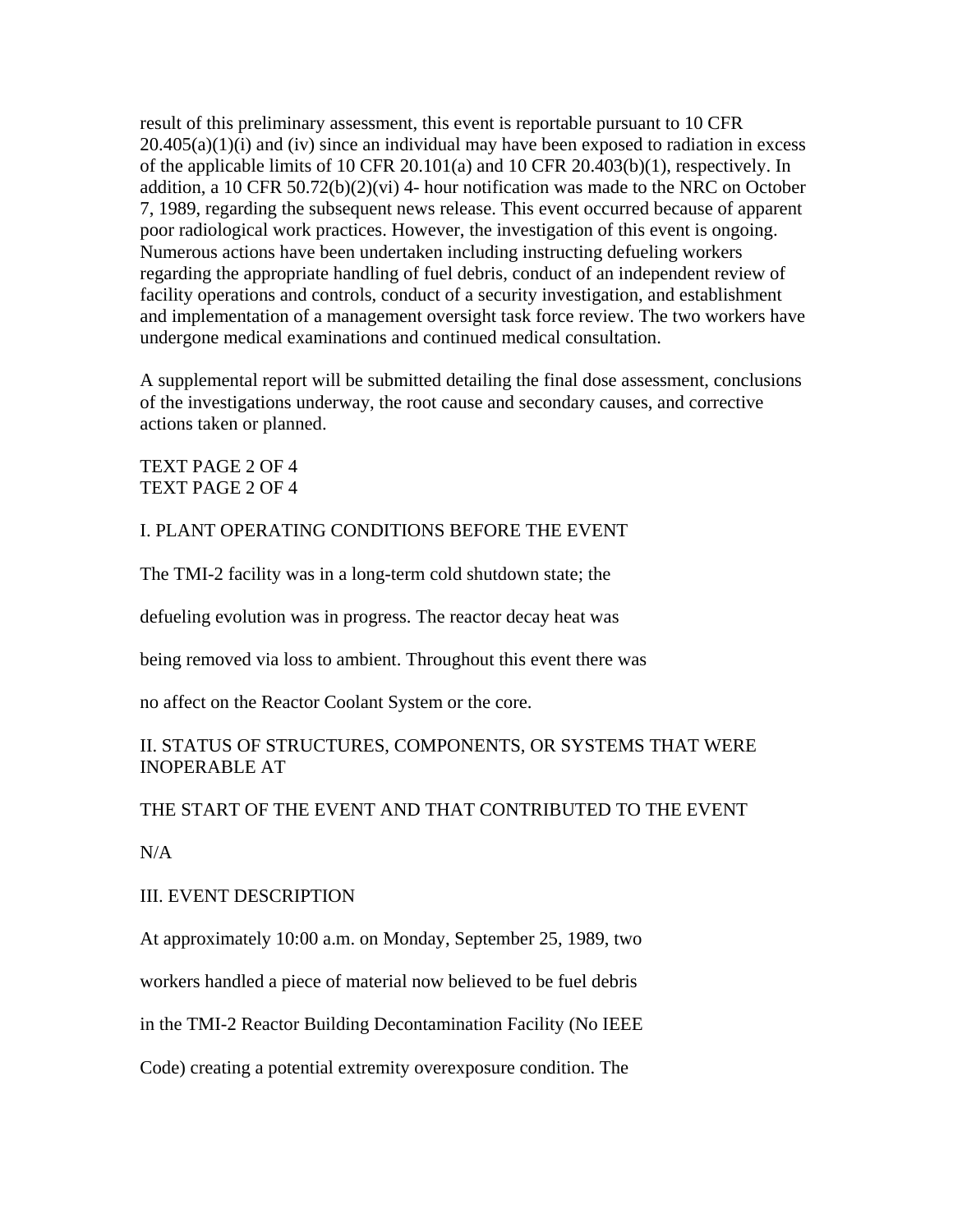workers were performing a decontamination/ flush operation in the Decon Facility as a planned followup to work that was performed on Friday, September 22, 1989. The decon/flush operation created a steam environment which reduced visibility in that area. A worker picked up what he thought was a nut laying on top of the drain grating in the flush facility. He held the debris for approximately 30 seconds while continuing the flush operation. He then tossed it toward a bag used for collecting trash. The debris missed the bag opening and was subsequently handled for approximately 7 seconds by a second worker, who was performing hands-on decontamination work in another portion of the facility and was in the process of moving the trash bags to decon that portion of the facility. He picked up the piece of debris, presumably to place it in the trash bag, and was told by the first worker to leave it alone. The first worker then picked up the debris again, carried it about eight (8) feet and set it down. He then contacted the nearby Radiological Controls Technician (RCT) who surveyed the debris. The RCT was unaware that the workers had handled the material. Since the radiation dose rate was high, the debris was placed in a plastic bucket, using longhandled tools, and returned to the Reactor Vessel. The material was not recoverable and the lack of this material has affected the ability of Radiological Engineering and Radiological Health to determine the radiation level and isotopic composition of the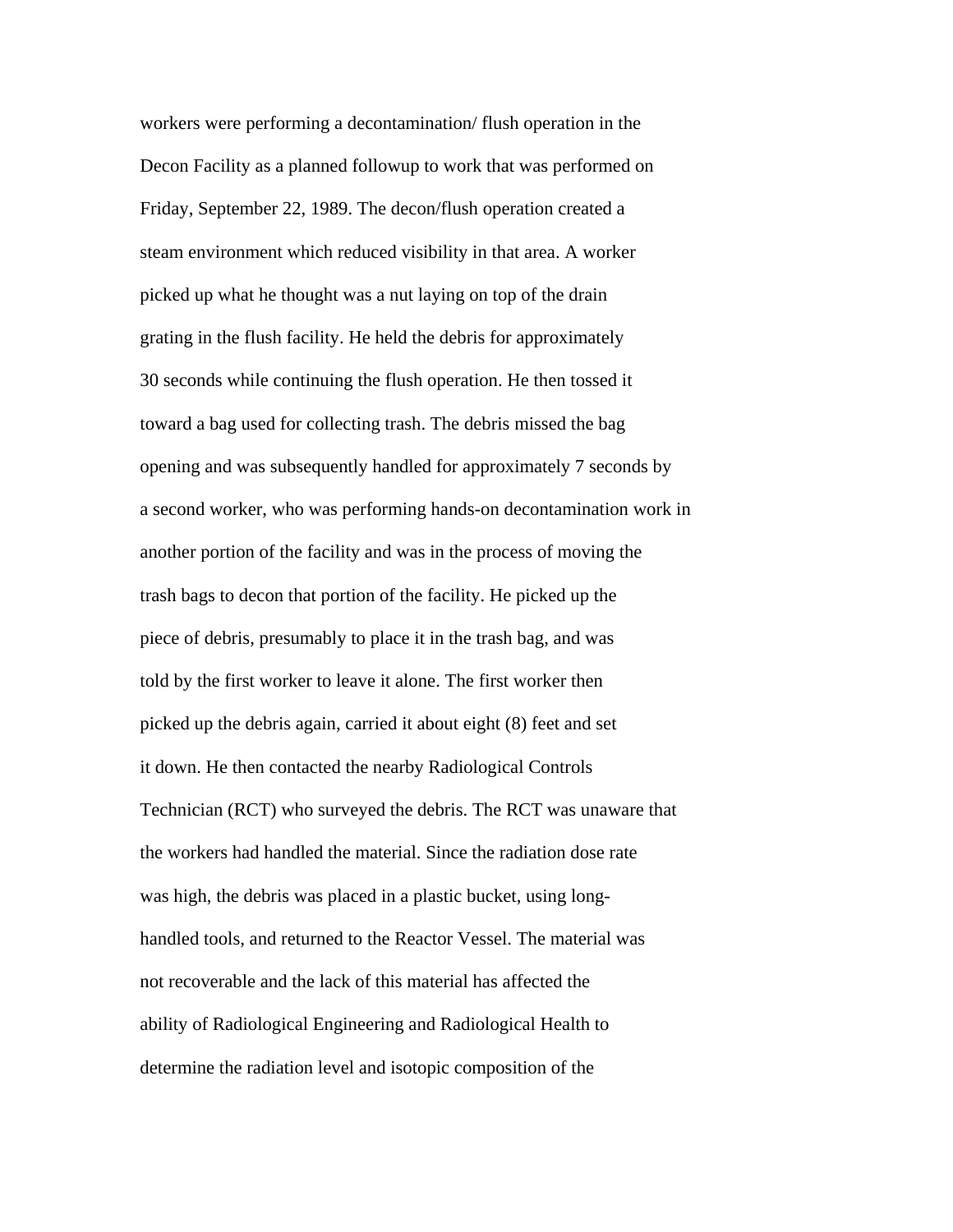material and the subsequent dose to the workers. GPU Nuclear management was not informed of this event until the following day when the first worker asked another RCT about the implications of handling fuel debris. An investigation was initiated immediately thereafter.

### TEXT PAGE 3 OF 4

### III. EVENT DESCRIPTION (Cont'd)

Differences in the chronology of events detailed by the three (3) individuals have further complicated the dose assessment. Reenactments, using a full-scale mockup of the Decon Facility, have provided a range of values in the amount of time that the material was held by the two workers. A security investigation has been initiated to determine the most probable sequence of events. However, based on preliminary calculations, a 10 CFR 20.403(b) 24 hour notification was made to the NRC on October 6, 1989, via the Emergency Notification System, stating that one worker may have experienced an extremity exposure to the hands of more than 75 rem, but less than 375 rem and a second worker may have experienced a similar exposure to the hands of more than 18.75 rem, but less than 75 rem. The dose assessment is continuing. As a result of this preliminary assessment, this event is reportable pursuant to 10 CFR  $20.405(a)(1)(i)$  and (iv) since an individual may have been exposed to radiation in excess of the applicable limits of 10 CFR 20.101(a)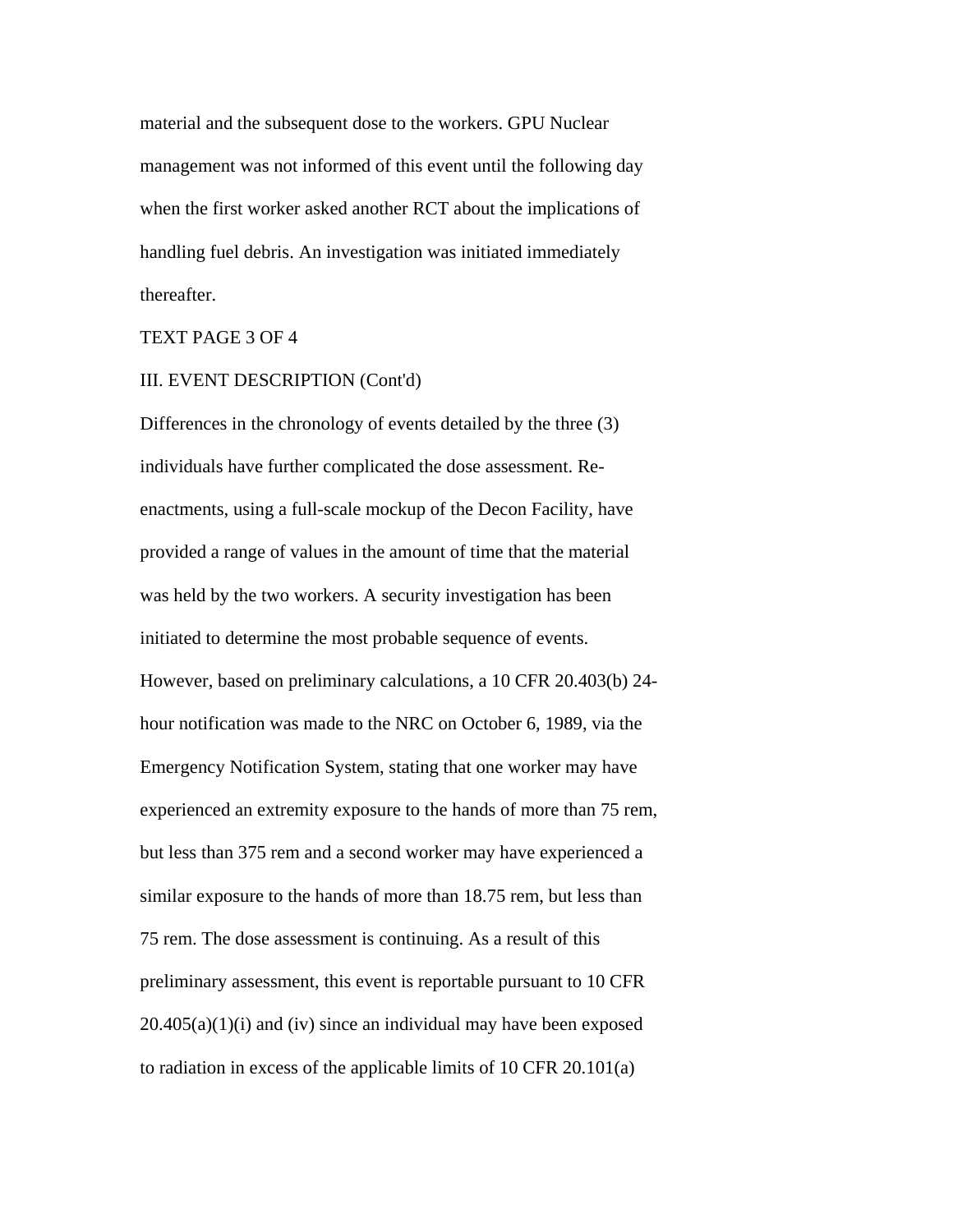and 10 CFR 20.403(b)(1), respectively. In addition, a 10 CFR 50.72(b)(2)(vi) 4-hour notification was made to the NRC on October 7, 1989, regarding the subsequent news release.

#### IV. ROOT CAUSE OF THE EVENT

This event occurred because of apparent poor radiological work practices which were contrary to previous training, published memoranda, and the extant Radiation Work Permit (RWP). Since the investigation of this event is ongoing, the root cause and secondary causes, such as the adverse working conditions (e.g., steam environment), will be provided in the supplemental report.

#### V. CORRECTIVE ACTIONS

The immediate corrective actions included performing a medical examination of the two workers, barring their entrance into controlled radiation areas, and initiating an extremity dose assessment. Long-term corrective actions consist of:

1. Conduct of continued medical consultation with the two workers (ongoing);

2. Conduct of several meetings with the defueling workers to discuss the appropriate handling of fuel debris (completed);

3. Publication of memoranda addressing appropriate radiological practices and the lessons-learned from this event (completed);

#### TEXT PAGE 4 OF 4

V. CORRECTIVE ACTIONS (Cont'd)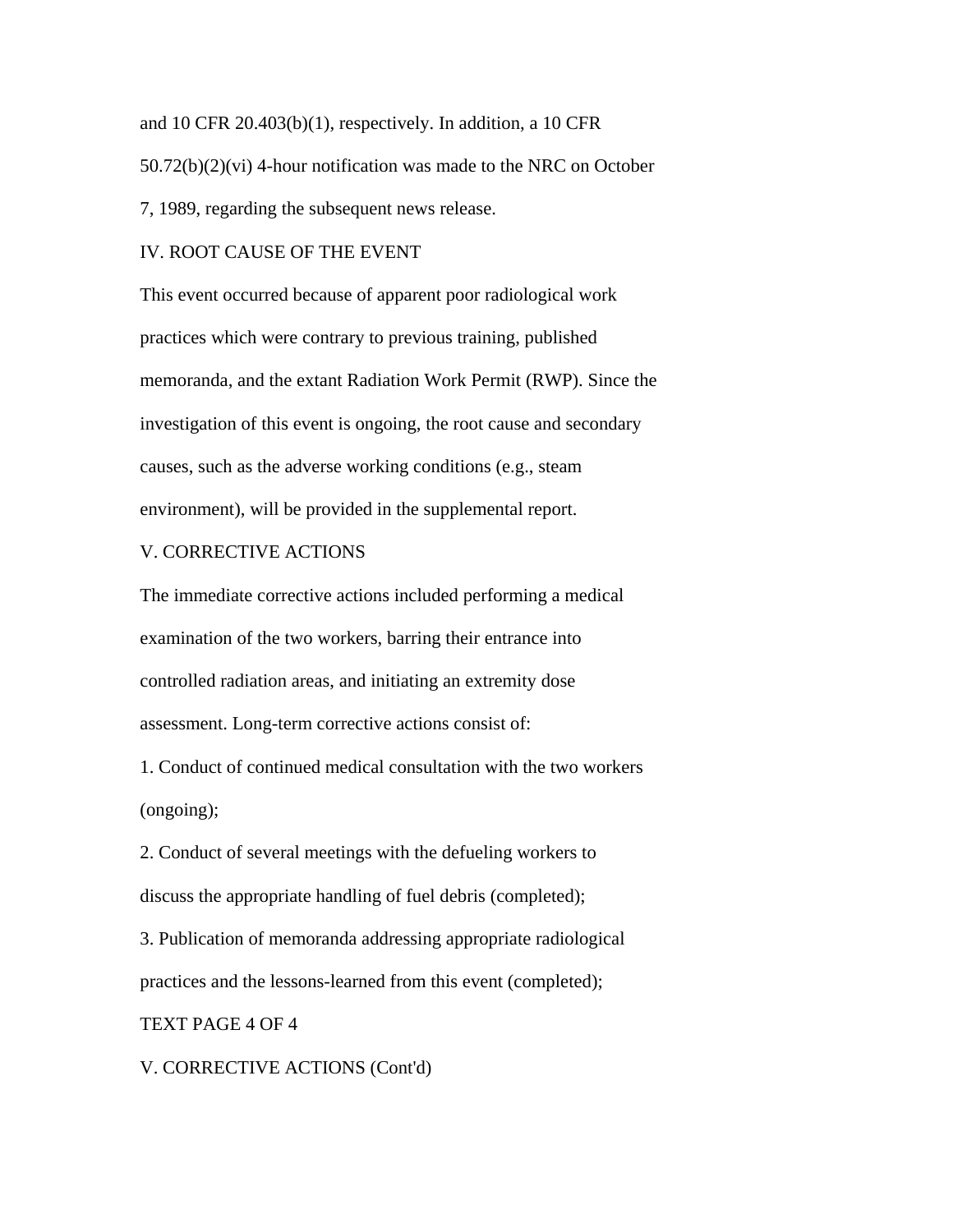4. Conduct of a security investigation (expected completion date - October 25, 1989);

5. Conduct of an independent review facility operations and

controls (expected completion date - October 31, 1989);

6. Conduct of an extensive extremity exposure assessment (expected completion date - November 10, 1989); and

7. Conduct of a whole body dose assessment (expected completion date November 10, 1989).

8. Conduct of a management oversight task force review (expected completion date November 15, 1989);

9. Conduct of an external review of dose assessment by an

independent expert (expected completion date November 15,

1989).

Finally a supplemental report is expected to be submitted to the NRC

by November 30, 1989, following completion of the actions noted

above.

VI. COMPONENT FAILURE DATA

N/A

VII. AUTOMATIC OR MANUALLY INITIATED SAFETY SYSTEM RESPONSES

N/A

# VIII. ASSESSMENT OF THE SAFETY CONSEQUENCES AND IMPLICATIONS OF THE EVENT

This event resulted in a potential excessive extremity exposure to

two workers. We do not expect these workers to experience adverse